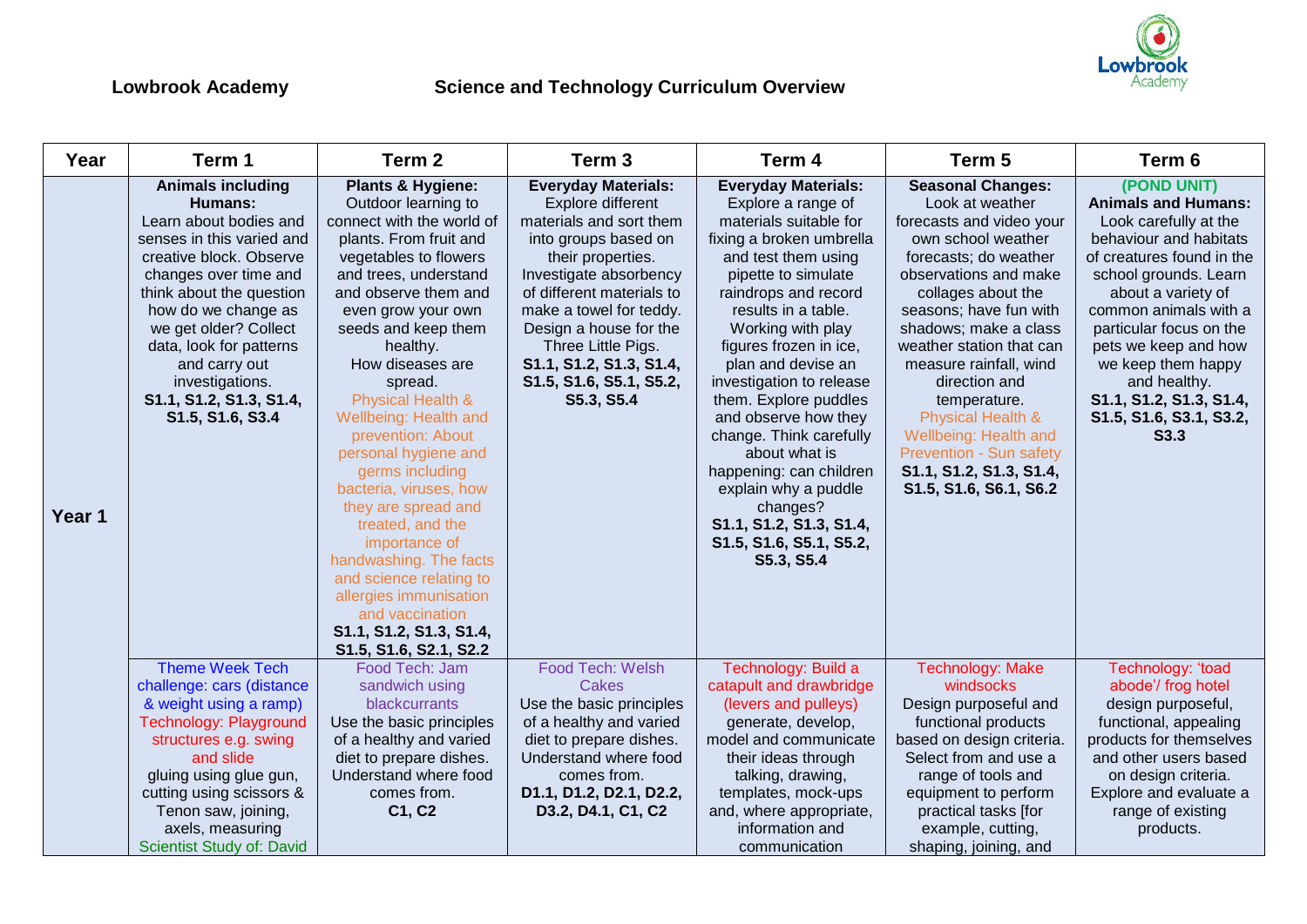

|                   | Attenborough & Rachel                    |                                                      |                                                           | technology. Build                | finishing]. Select from      |                                  |
|-------------------|------------------------------------------|------------------------------------------------------|-----------------------------------------------------------|----------------------------------|------------------------------|----------------------------------|
|                   | Carson                                   |                                                      |                                                           | structures, exploring            | and use a wide range of      |                                  |
|                   | D1.1, D1.2, D2.1, D2.2,                  |                                                      |                                                           | how they can be made             | materials and                |                                  |
|                   | D3.1, D3.2, D4.1, D4.2                   |                                                      |                                                           | stronger, stiffer and            | components, including        |                                  |
|                   |                                          |                                                      |                                                           | more stable. Explore             | construction materials       |                                  |
|                   |                                          |                                                      |                                                           | and use mechanisms               | and textiles according to    |                                  |
|                   |                                          |                                                      |                                                           | [for example, levers,            | their characteristics.       |                                  |
|                   |                                          |                                                      |                                                           | sliders, wheels and              | Evaluate their ideas and     |                                  |
|                   |                                          |                                                      |                                                           | axles], in their products.       | products against design      |                                  |
|                   |                                          |                                                      |                                                           | <b>Inventor Study of: James</b>  | criteria.                    |                                  |
|                   |                                          |                                                      |                                                           | <b>Dyson</b>                     | D1.1, D1.2, D2.1, D2.2,      |                                  |
|                   |                                          |                                                      |                                                           | D1.1, D1.2, D2.1, D2.2,          | D3.2, D4.1 D4.2              |                                  |
|                   |                                          |                                                      |                                                           | D3.2, D4.1, D4.2                 | Food Tech: Vegetable         |                                  |
|                   |                                          |                                                      |                                                           |                                  | ratatouille                  |                                  |
|                   |                                          |                                                      |                                                           |                                  | Use the basic principles     |                                  |
|                   |                                          |                                                      |                                                           |                                  | of a healthy and varied      |                                  |
|                   |                                          |                                                      |                                                           |                                  | diet to prepare dishes.      |                                  |
|                   |                                          |                                                      |                                                           |                                  | Understand where food        |                                  |
|                   |                                          |                                                      |                                                           |                                  | comes from.                  |                                  |
|                   |                                          |                                                      |                                                           |                                  | C1, C2                       |                                  |
|                   | (POND UNIT)                              |                                                      |                                                           | <b>Living Things &amp; Their</b> | <b>Animals including</b>     | <b>Living Things &amp; Their</b> |
|                   | <b>Plants:</b>                           | <b>Use of Everyday</b>                               | <b>Animals including</b><br><b>Humans:</b>                | <b>Habitats:</b>                 |                              | <b>Habitats:</b>                 |
|                   |                                          | <b>Materials:</b>                                    |                                                           |                                  | <b>Humans:</b>               |                                  |
|                   | Learn why plants need                    | Explore the useful                                   | Humans: Exploring and                                     | How can we work out              | Hatch eggs and study         | Create a class allotment,        |
|                   | certain conditions to<br>survive with an | properties of materials                              | comparing the human                                       | what's alive and what's          | the life cycle of chickens.  | grow and nurture your            |
|                   |                                          |                                                      |                                                           |                                  |                              |                                  |
|                   |                                          | with a range of                                      | body through                                              | not? Collect specimens           | Compare and classify         | own plants by watering           |
|                   | observation investigation                | investigations involving                             | experiments. Study the                                    | and sort them into               | animals by their type        | and introducing useful           |
|                   | and prediction. Create                   | absorbency, elasticity                               | use of medicine and                                       | categories. Investigate          | e.g., reptile, bird. Find    | mini beasts, understand          |
|                   | artwork based on the                     | and flexibility to find out                          | hygiene for our bodies to                                 | habitats and food                | out about the term           | how food chains work             |
|                   | results of the                           | which paper is strongest.                            | keep us healthy. Build                                    | chains. Design and               | 'offspring' linked to        | and understand that              |
|                   | observation                              | Discover which type of                               | understanding that                                        | make a bug hotel made            | hatching of chicks.          | energy from the Sun is           |
| Year <sub>2</sub> | investigation. Study the                 | kitchen towel or cloth is                            | exercise makes the                                        | up of different                  | <b>Physical Health &amp;</b> | passed through each              |
|                   | life cycle of a plant.                   | most effective at                                    | heart work harder and                                     | microhabitats to                 | Fitness: the risks           | link in a food chain.            |
|                   | S1.1, S1.2, S1.3, S1.4,                  | mopping up spills;                                   | that it is an essential part                              | encourage a variety of           | associated with an           | Sample some of the               |
|                   | S1.5, S1.6, S3.1, S3.2                   | consider why building                                | of a healthy lifestyle.                                   | creatures you can                | inactive lifestyle           | food you have grown.             |
|                   |                                          | materials must be                                    | Find out about healthy                                    | investigate.                     | (including obesity).         | S1.1, S1.2, S1.3, S1.4,          |
|                   |                                          | absorbent and which                                  | lunch box foods before                                    | S1.1, S1.2, S1.3, S1.4,          | S1.1, S1.2, S1.3, S1.4,      | S1.5, S1.6, S3.1, S3.2           |
|                   |                                          | ones fit the bill; create                            | designing and sharing                                     | S1.5, S1.6, S2.1, S2.2           | S1.5, S1.6, S4.1, S4.2,      |                                  |
|                   |                                          | artwork by exploring the                             | your own snack.                                           |                                  | <b>S4.3</b>                  |                                  |
|                   |                                          | textures of materials and<br>learn all about wax and | <b>Healthy Eating: What</b><br>constitutes a healthy diet |                                  |                              |                                  |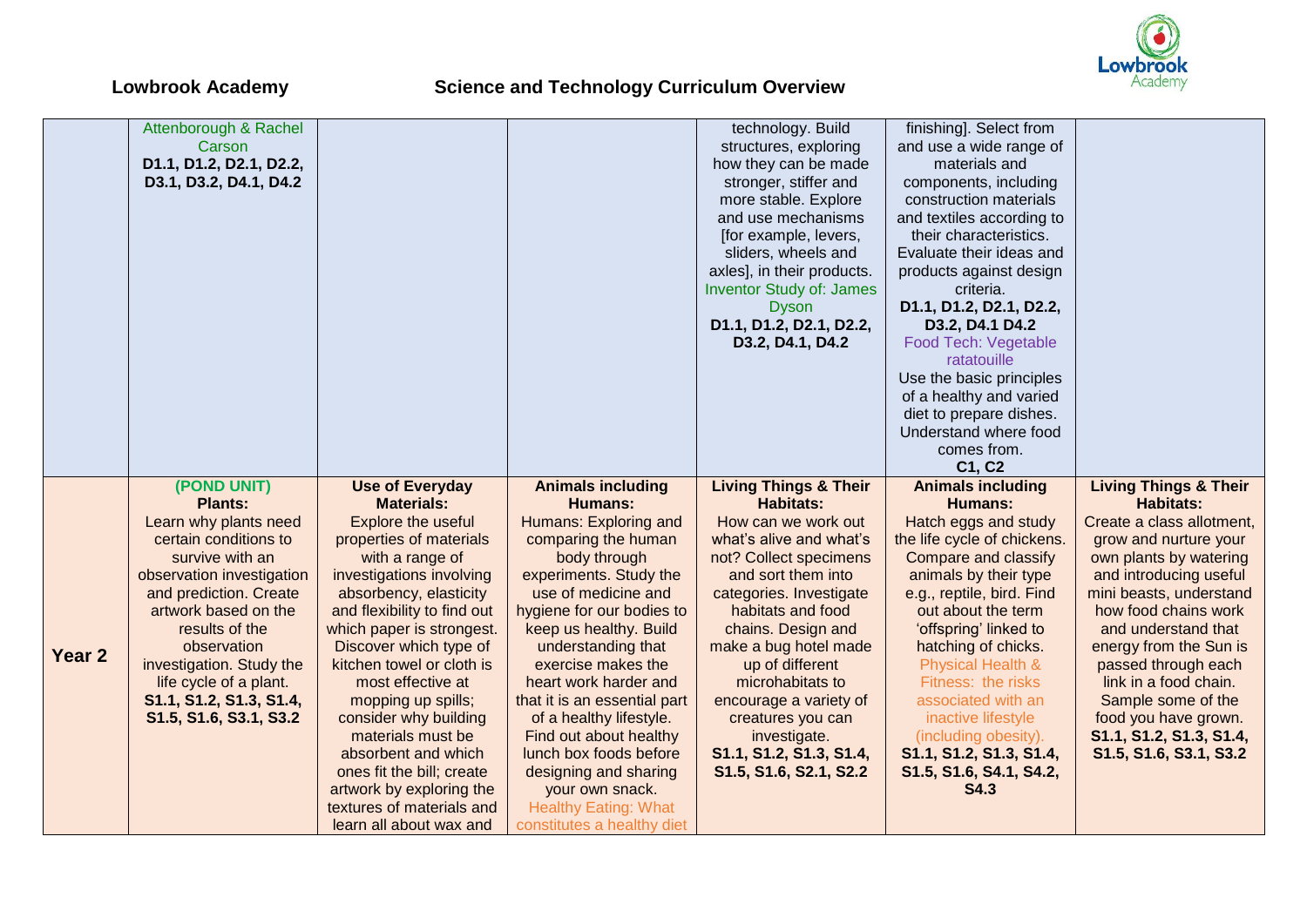

|                                                                                                                                                                                                                                                                                      | how to re-mould it.<br>S1.1, S1.2, S1.3, S1.4,<br>S1.5, S1.6, S5.1, S5.2                                                                                                                                                                                                                                                                                                                                                                                                                                                                                    | (including understanding<br>calories and other<br>nutritional content).<br><b>Health and Prevention:</b><br>about dental health and<br>the benefits of good oral<br>hygiene and dental<br>flossing, including<br>regular check-ups at the<br>dentist<br>S1.1, S1.2, S1.3, S1.4,<br>S1.5, S1.6, S4.1, S4.2,<br><b>S4.3</b> |                                                                                                                                                                                                                                                                                                                                                                                                                                                                                                                                                                                                                  |                                                                                                                                                                                                                                                                                                                                                                                                       |                                                                                                                                                                                                                                                                                                                                                                                                                                                                                                                                                                                                                                                      |
|--------------------------------------------------------------------------------------------------------------------------------------------------------------------------------------------------------------------------------------------------------------------------------------|-------------------------------------------------------------------------------------------------------------------------------------------------------------------------------------------------------------------------------------------------------------------------------------------------------------------------------------------------------------------------------------------------------------------------------------------------------------------------------------------------------------------------------------------------------------|---------------------------------------------------------------------------------------------------------------------------------------------------------------------------------------------------------------------------------------------------------------------------------------------------------------------------|------------------------------------------------------------------------------------------------------------------------------------------------------------------------------------------------------------------------------------------------------------------------------------------------------------------------------------------------------------------------------------------------------------------------------------------------------------------------------------------------------------------------------------------------------------------------------------------------------------------|-------------------------------------------------------------------------------------------------------------------------------------------------------------------------------------------------------------------------------------------------------------------------------------------------------------------------------------------------------------------------------------------------------|------------------------------------------------------------------------------------------------------------------------------------------------------------------------------------------------------------------------------------------------------------------------------------------------------------------------------------------------------------------------------------------------------------------------------------------------------------------------------------------------------------------------------------------------------------------------------------------------------------------------------------------------------|
| <b>Theme Week Tech</b><br>challenge: Egg<br>parachutes<br><b>Technology: Building</b><br>balloon cars<br>Using wheels and axles,<br>learning about gears<br>Scientist Study of: Tu<br><b>YouYou and The Wright</b><br><b>Brothers</b><br>D1.1, D1.2, D2.1, D2.2,<br>D3.2, D4.1, D4.2 | <b>Technology: Making</b><br>waterproof capes. Use<br>of Silhouette Studio<br>software and Silhouette<br>Cameo to make brands.<br>Design purposeful,<br>functional, appealing<br>products for themselves<br>and other users based<br>on design criteria. Select<br>from and use a wide<br>range of materials and<br>components, including<br>construction materials,<br>textiles and ingredients,<br>according to their<br>characteristics. Evaluate<br>their ideas and products<br>against design criteria.<br>D1.1, D1.2, D2.1, D2.2,<br>D <sub>3.2</sub> | Food Tech: Making<br>smoothies<br>Use the basic principles<br>of a healthy and varied<br>diet to prepare dishes.<br>Understand where food<br>comes from.<br><b>Physical Health &amp;</b><br><b>Wellbeing: Healthy</b><br>Eating - principles of<br>planning and preparing a<br>range of healthy meals<br>C1, C2           | Technology: Projects on<br>a Page (Sliders and<br>Levers)<br>Designing, making and<br>evaluating a moving<br>storyboard to retell a<br>story to the class<br>Design purposeful,<br>functional, appealing<br>products for themselves<br>and other users based<br>on design criteria.<br>Generate, develop,<br>model and communicate<br>their ideas through<br>talking, drawing,<br>templates, mock-ups<br>and, where appropriate,<br>information and<br>communication<br>technology.<br><b>Inventor Study of: Steve</b><br>Jobs (Invention of the<br>mobile phone)<br>D1.1, D1.2, D2.1, D2.2,<br>D3.2, D4.1, D4.2 | <b>Food Tech: Cheese</b><br>scones (duck and chick<br>eggs compare)<br>Use the basic principles<br>of a healthy and varied<br>diet to prepare dishes.<br><b>Understand where food</b><br>comes from.<br><b>Health and Prevention:</b><br>about personal hygiene<br>and germs including<br>bacteria, viruses, how<br>they are spread and<br>treated, and the<br>importance of<br>handwashing<br>C1, C2 | Technology: Projects on<br>a Page (Textiles -<br><b>Templates and joining</b><br>techniques)<br>Designing, making and<br>evaluating a puppet to<br>perform a play<br>Generate, develop,<br>model and communicate<br>their ideas through<br>talking, drawing,<br>templates, mock-ups<br>and, where appropriate,<br>information and<br>communication<br>technology. Explore and<br>evaluate a range of<br>existing products.<br>Explore and use<br>mechanisms [for<br>example, levers, sliders,<br>wheels and axles], in<br>their products.<br>Food Tech: Make salsa<br>Use the basic principles<br>of a healthy and varied<br>diet to prepare dishes. |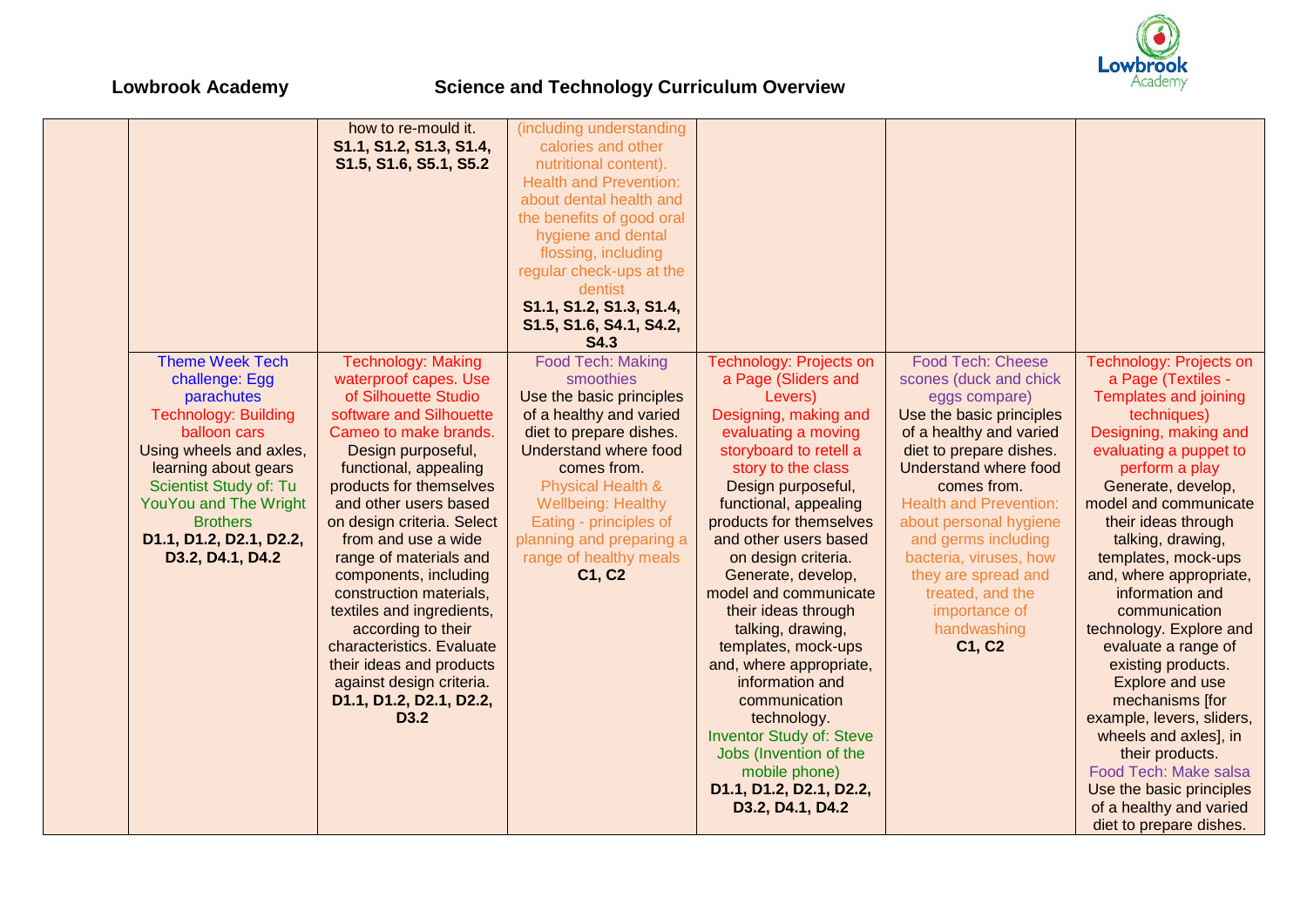

|                   |                              |                             |                           |                            |                             | Understand where food      |
|-------------------|------------------------------|-----------------------------|---------------------------|----------------------------|-----------------------------|----------------------------|
|                   |                              |                             |                           |                            |                             | comes from.                |
|                   |                              |                             |                           |                            |                             | C1, C2, D1.1, D1.2,        |
|                   |                              |                             |                           |                            |                             | D2.1, D2.2, D3.2, D4.1     |
|                   | <b>Animals (including</b>    | <b>Impact of Plastic on</b> | <b>Rocks and Fossils:</b> | <b>Forces and Magnets:</b> | Light:                      | (POND UNIT)                |
|                   | humans):                     | the World                   | Compare and group         | Compare how things         | Create your own shadow      | <b>Plants:</b>             |
|                   | Become a team of             | Looking at impact of        | together different kinds  | move on different          | puppet play using your      | Identify and describe the  |
|                   | personal trainers for        | plastic, Blue Planet II,    | of rocks based on their   | surfaces. Notice that      | expert knowledge and        | functions of different     |
|                   | (real) clients in need of    | thinking about              | appearance and simple     | some forces need           | skills on light and         | parts of flowering plants: |
|                   | expert, health, dietary      | alternatives. Advantages    | physical properties.      | contact between 2          | shadows. You will make      | roots, stem/trunk, leaves  |
|                   | and training advice.         | and disadvantages of        | Describe in simple terms  | objects, but magnetic      | a theatre and puppets       | and flowers. Explore the   |
|                   | Develop specialised          | plastic, properties of      | how fossils are formed    | forces can act at a        | for the show in groups      | requirements of plants     |
|                   | knowledge, skills and        | plastic, recycling in       | when things that have     | distance. Observe how      | and conduct your own        | for life and growth (air,  |
|                   | understanding in             | Maidenhead, process of      | lived are trapped within  | magnets attract or repel   | investigations on           | light, water, nutrients    |
|                   | nutrition, muscles, bones    | recycling plastic, 'Trash   | rock. Recognise that      | each other and attract     | shadows, light,             | from soil, and room to     |
|                   | and joints and even          | Island' and ethical         | soils are made from       | some materials and not     | reflections and an          | grow) and how they vary    |
|                   | conduct your own             | dilemmas, industry's        | rocks and organic matter  | others. Compare and        | introduction to refraction. | from plant to plant.       |
|                   | research in order to         | reaction to plastic         | S1.1, S1.2, S1.3, S1.4,   | group together a variety   | Health and prevention:      | Investigate the way in     |
|                   | answer your client's         | pollution                   | S1.5, S1.6, S1.7, S1.8,   | of everyday materials on   | about safe and unsafe       | which water is             |
|                   | questions. Make a            | S1.1, S1.2, S1.3, S1.4,     | S1.9, S4.1, S4.2, S4.3    | the basis of whether       | exposure to the sun, and    | transported within         |
|                   | presentation tailored to     | S1.5, S1.6, S1.7, S1.8,     |                           | they are attracted to a    | how to reduce the risk of   | plants. Explore the part   |
|                   | your client's needs that     | S <sub>1.9</sub>            |                           | magnet and identify        | sun damage, including       | that flowers play in the   |
| Year <sub>3</sub> | will set them on the road    |                             |                           | some magnetic              | skin cancer.                | life cycle of flowering    |
|                   | to a healthier lifestyle.    |                             |                           | materials. Describe        | S1.1, S1.2, S1.3, S1.4,     | plants, including          |
|                   | <b>Physical Health &amp;</b> |                             |                           | magnets as having 2        | S1.5, S1.6, S1.7, S1.8,     | pollination, seed          |
|                   | <b>Wellbeing: Healthy</b>    |                             |                           | poles. Predict whether 2   | S1.9, S5.1, S5.2, S5.3,     | formation and seed         |
|                   | Eating - healthy diet,       |                             |                           | magnets will attract or    | S5.4, S5.5                  | dispersal.                 |
|                   | principles of planning       |                             |                           | repel each other,          |                             | S1.1, S1.2, S1.3, S1.4,    |
|                   | and preparing a range of     |                             |                           | depending on which         |                             | S1.5, S1.6, S1.7, S1.8,    |
|                   | healthy meals,               |                             |                           | poles are facing           |                             | S1.9, S2.1, S2.2, S2.3,    |
|                   | characteristics of poor      |                             |                           | S1.1, S1.2, S1.3, S1.4,    |                             | <b>S2.4</b>                |
|                   | diet S1.1, S1.2, S1.3,       |                             |                           | S1.5, S1.6, S1.7, S1.8,    |                             |                            |
|                   | S1.4, S1.5, S1.6, S1.7,      |                             |                           | S1.9, S6.1, S6.2, S6.3,    |                             |                            |
|                   | S1.8, S1.9, S3.1, S3.2       |                             |                           | S6.4, S6.5, S6.6           |                             |                            |
|                   | <b>Theme Week Tech</b>       | Technology: Design and      | Food Tech: Vegetable      | Technology: Projects on    | Technology: Design and      | Technology: Projects on    |
|                   | challenge: cars powered      | make an eco-friendly        | soup                      | a Page (Levers and         | make a shadow               | a Page (Textiles - 2D      |
|                   | by elastic band (distance    | container                   | Understand and apply      | Linkages)                  | puppetry theatre            | shape to 3D project)       |
|                   | & time)                      | Use research and            | the principles of a       | Pop up Easter cards        | Use research and            | Making a money purse       |
|                   | <b>Technology: Moving</b>    | develop design criteria     | healthy and varied diet.  | Generate, develop,         | develop design criteria     | Generate, develop,         |
|                   | <b>Skeletons / Monsters</b>  | to inform the design of     | Prepare and cook a        | model and communicate      | to inform the design of     | model and communicate      |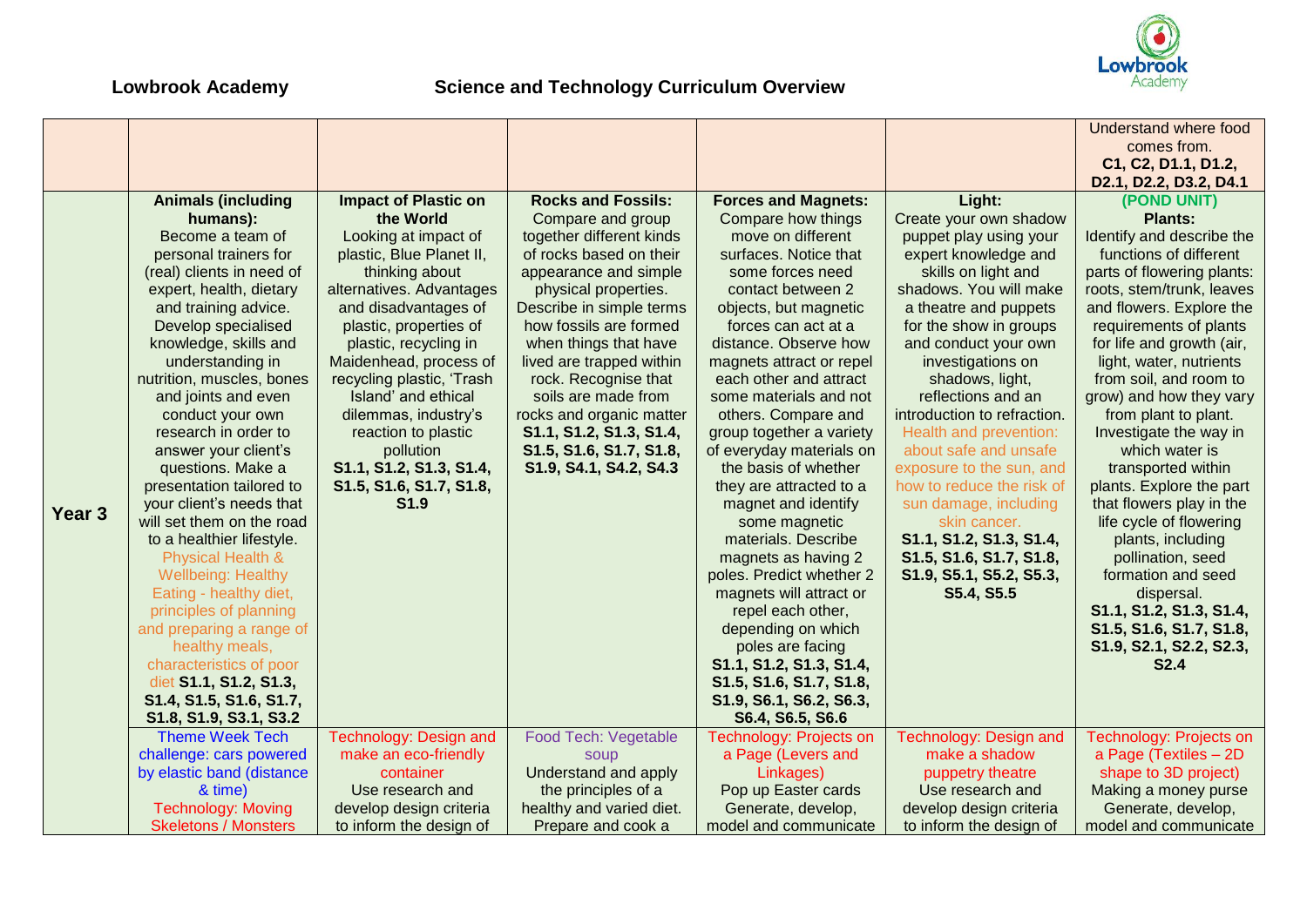

| pneumatic systems,       | innovative, functional,         | variety of predominantly   | their ideas through       | innovative, functional,         | their ideas through        |
|--------------------------|---------------------------------|----------------------------|---------------------------|---------------------------------|----------------------------|
| simple levers            | appealing products that         | savoury dishes using a     | discussion, annotated     | appealing products that         | discussion, annotated      |
| Study of: Jane Goodall & | are fit for purpose,            | range of cooking           | sketches, cross-          | are fit for purpose,            | sketches, cross-           |
| <b>Charles Darwin</b>    | aimed at particular             | techniques. Understand     | sectional and exploded    | aimed at individuals or         | sectional and exploded     |
| D1.1, D1.2, D2.1, D2.2,  | individuals or groups.          | seasonality and know       | diagrams and              | groups. Select from and         | diagrams, prototypes,      |
| D3.2, D4.1, D4.2         | select from and use a           | where and how a variety    | prototypes. Select from   | use a wider range of            | pattern pieces and         |
|                          | wider range of materials        | of ingredients are grown,  | and use a wider range of  | tools and equipment to          | computer-aided design.     |
|                          | and components,                 | reared, caught and         | tools and equipment to    | perform practical tasks         | Select and use a range     |
|                          | including construction          | processed.                 | perform practical tasks   | [for example, cutting,          | of appropriate tools with  |
|                          | materials, textiles and         | C1, C2, C3                 | [for example, cutting,    | shaping, joining and            | some accuracy e.g.         |
|                          | ingredients, according to       | Healthy eating: what       | shaping, joining, and     | finishing], accurately.         | cutting, joining and       |
|                          | their functional                | constitutes a healthy diet | finishing], accurately.   | Evaluate their ideas and        | finishing. Investigate and |
|                          | properties and aesthetic        | (including understanding   | Understand and use        | products against their          | analyse a range of         |
|                          | qualities. apply their          | calories and other         | mechanical systems in     | own design criteria and         | existing products.         |
|                          | understanding of how to         | nutritional content). The  | their products [for       | consider the views of           | Evaluate their ideas and   |
|                          | strengthen, stiffen and         | principles of planning     | example, gears, pulleys,  | others to improve their         | products against their     |
|                          | reinforce more complex          | and preparing a range of   | cams, levers and          | work.                           | own design criteria and    |
|                          | structures.                     | healthy meals.             | linkages].                | Food Tech: Projects on          | consider the views of      |
|                          | <b>Food Tech: Stained</b>       |                            | Study of: Henry Ford      | a Page (Healthy and             | others to improve their    |
|                          | <b>Glass Biscuits</b>           |                            | (Evolution of motor cars) | <b>Varied Diet)</b>             | work.                      |
|                          | Understand and apply            |                            | D1.1, D1.2, D2.1, D2.2,   | Understand and apply            | D1.1, D1.2, D2.1, D2.2,    |
|                          | the principles of a             |                            | D3.1, D3.2, D3.3, D4.1,   | the principles of a             | D3.1, D3.2, D3.3, D4.1,    |
|                          | healthy and varied diet.        |                            | D4.2                      | healthy and varied diet.        | D4.2                       |
|                          | Prepare and cook a              |                            |                           | Prepare and cook a              |                            |
|                          | variety of predominantly        |                            |                           | variety of predominantly        |                            |
|                          | savoury dishes using a          |                            |                           | savoury dishes using a          |                            |
|                          | range of cooking                |                            |                           | range of cooking                |                            |
|                          | techniques. Understand          |                            |                           | techniques. Understand          |                            |
|                          | seasonality and know            |                            |                           | seasonality and know            |                            |
|                          | where and how a variety         |                            |                           | where and how a variety         |                            |
|                          | of ingredients are grown,       |                            |                           | of ingredients are grown,       |                            |
|                          | reared, caught and              |                            |                           | reared, caught and              |                            |
|                          | processed.                      |                            |                           | processed.                      |                            |
|                          | D1.1, D1.2, D2.1, D2.2,         |                            |                           | D1.1, D1.2, D2.1, D2.2,         |                            |
|                          | D3.2, D4.1, D4.2, C1,           |                            |                           | D3.2, D4.1, D4.2, C1,           |                            |
|                          | C <sub>2</sub> , C <sub>3</sub> |                            |                           | C <sub>2</sub> , C <sub>3</sub> |                            |
|                          |                                 |                            |                           | Healthy Eating: the             |                            |
|                          |                                 |                            |                           | characteristics of a poor       |                            |
|                          |                                 |                            |                           | diet and risks associated       |                            |
|                          |                                 |                            |                           | with unhealthy eating           |                            |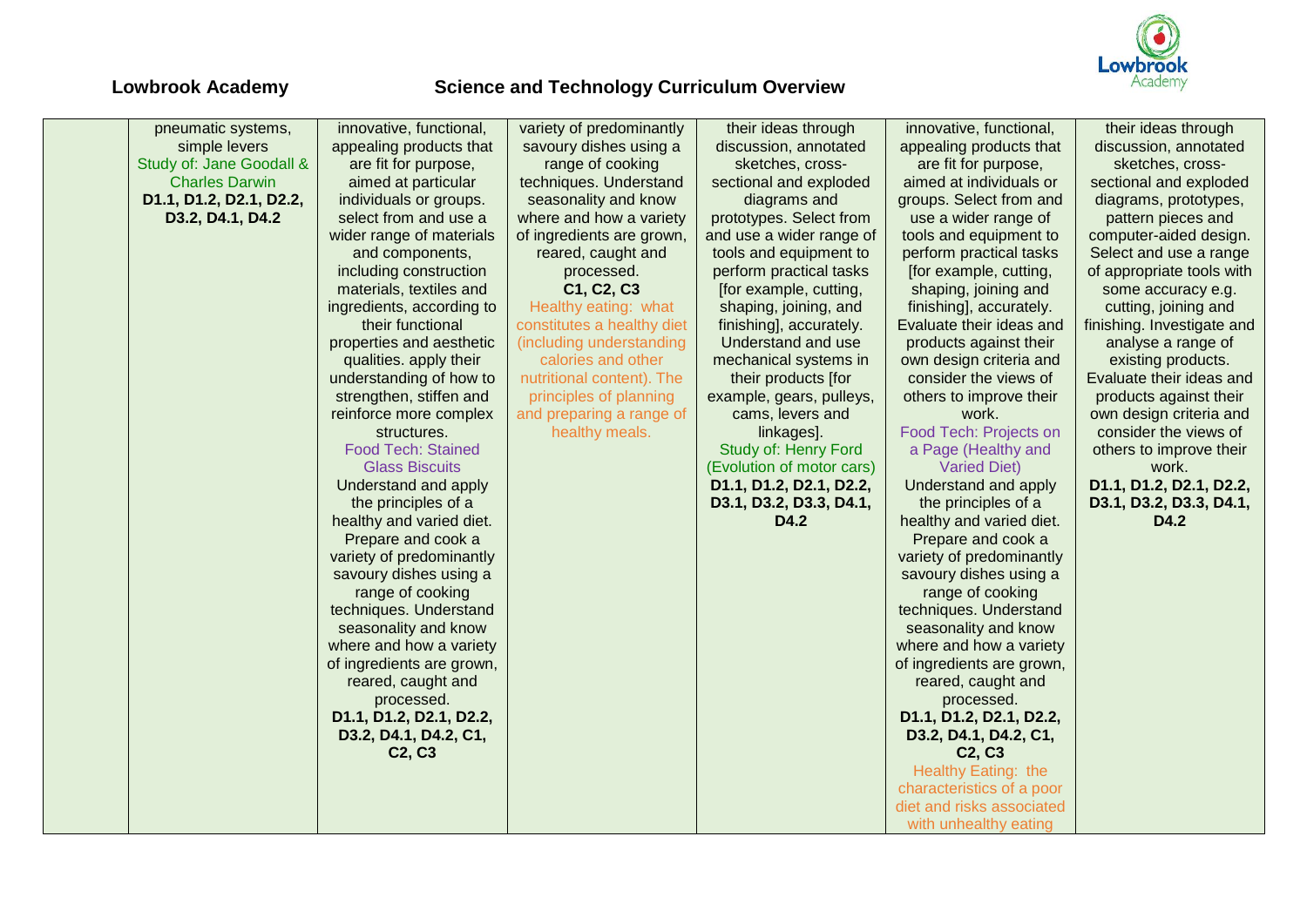

|        |                                                                                                                                                                                                                                                                                                                                                                                                                                                                                                                                                                                                                                                                                                                                                                                          |                                                                                                                                                                                                                                                                                                                                                                                                                                                                              |                                                                                                                                                                                                                                                                                                                                                                                                                                                                                                           |                                                                                                                                                                                                                                                                                                                                                                                                                                                                                                                                                                        | (including, for example,<br>obesity and tooth decay)<br>and other behaviours<br>(e.g. the impact of<br>alcohol on diet or<br>health).                                                                                                                                                                                                                                                                                                                                                                                                                                                          |                                                                                                                                                                                                                                                                                                                                                                                                                                                                                                                                                                             |
|--------|------------------------------------------------------------------------------------------------------------------------------------------------------------------------------------------------------------------------------------------------------------------------------------------------------------------------------------------------------------------------------------------------------------------------------------------------------------------------------------------------------------------------------------------------------------------------------------------------------------------------------------------------------------------------------------------------------------------------------------------------------------------------------------------|------------------------------------------------------------------------------------------------------------------------------------------------------------------------------------------------------------------------------------------------------------------------------------------------------------------------------------------------------------------------------------------------------------------------------------------------------------------------------|-----------------------------------------------------------------------------------------------------------------------------------------------------------------------------------------------------------------------------------------------------------------------------------------------------------------------------------------------------------------------------------------------------------------------------------------------------------------------------------------------------------|------------------------------------------------------------------------------------------------------------------------------------------------------------------------------------------------------------------------------------------------------------------------------------------------------------------------------------------------------------------------------------------------------------------------------------------------------------------------------------------------------------------------------------------------------------------------|------------------------------------------------------------------------------------------------------------------------------------------------------------------------------------------------------------------------------------------------------------------------------------------------------------------------------------------------------------------------------------------------------------------------------------------------------------------------------------------------------------------------------------------------------------------------------------------------|-----------------------------------------------------------------------------------------------------------------------------------------------------------------------------------------------------------------------------------------------------------------------------------------------------------------------------------------------------------------------------------------------------------------------------------------------------------------------------------------------------------------------------------------------------------------------------|
| Year 4 | <b>Electricity:</b><br>Identify common<br>appliances that run on<br>electricity. Construct a<br>simple series electrical<br>circuit, identifying and<br>naming its basic parts,<br>including cells, wires,<br>bulbs, switches, and<br>buzzers.<br>Identify whether or not a<br>lamp will light in a simple<br>series circuit, based on<br>whether or not the lamp<br>is part of a complete<br>loop with a battery.<br>Recognise that a switch<br>opens and closes a<br>circuit and associate this<br>with whether or not a<br>lamp lights in a simple<br>series circuit. Recognise<br>some common<br>conductors and<br>insulators, and associate<br>metals with being good<br>conductors.<br>S1.1, S1.2, S1.3, S1.4,<br>S1.5, S1.6, S1.7, S1.8,<br>S1.9, S6.1, S6.2, S6.3,<br>S6.4, S6.5 | (POND UNIT)<br><b>Living Things &amp; Their</b><br><b>Habitats:</b><br>Use classification keys<br>to help group, identify<br>and name a variety of<br>living things. Learn<br>about the 7<br>characteristics of a living<br>thing; sort living things in<br>several ways; make a<br>dichotomous<br>classification key to<br>identify local<br>invertebrates; make<br>observational drawings.<br>S1.1, S1.2, S1.3, S1.4,<br>S1.5, S1.6, S1.7, S1.8,<br>S1.9, S2.1, S2.2, S2.3 | <b>Animals including</b><br><b>Humans:</b><br>Describe the simple<br>functions of the basic<br>parts of the digestive<br>system in humans.<br>Identify the different<br>types of teeth in<br>humans and their<br>simple functions.<br>Construct and interpret<br>a variety of food chains,<br>identifying producers,<br>predators and prey.<br>Physical Health &<br>Wellbeing: Health and<br>prevention - dental<br>decay S1.1, S1.2, S1.3,<br>S1.4, S1.5, S1.6, S1.7,<br>S1.8, S1.9, S3.1, S3.2,<br>S3.3 | <b>States of Matter:</b><br>Compare and group<br>materials together,<br>according to whether<br>they are solids, liquids or<br>gases.<br>Observe that some<br>materials change state<br>when they are heated or<br>cooled, and measure or<br>research the<br>temperature at which<br>this happens in degrees<br>Celsius (°C). Identify the<br>part played by<br>evaporation and<br>condensation in the<br>water cycle and<br>associate the rate of<br>evaporation with<br>temperature.<br>S1.1, S1.2, S1.3, S1.4,<br>S1.5, S1.6, S1.7, S1.8,<br>S1.9, S4.1, S4.2, S4.3 | Sound:<br>Identify how sounds are<br>made, associating some<br>of them with something<br>vibrating. Recognise that<br>vibrations from sounds<br>travel through a medium<br>to the ear. Find patterns<br>between the pitch of a<br>sound and features of<br>the object that produced<br>find patterns between<br>the volume of a sound<br>and the strength of the<br>vibrations that produced<br>it. Recognise that<br>sounds get fainter as the<br>distance from the sound<br>source increases.<br>S1.1, S1.2, S1.3, S1.4,<br>S1.5, S1.6, S1.7, S1.8,<br>S1.9, S5.1, S5.2, S5.3,<br>S5.4, S5.5 | <b>Animals including</b><br><b>Humans:</b><br>Growth, nutrition for<br>different sportspeople<br>e.g. ballerina opposed to<br>an Olympic rower,<br>looking at relation to<br>height and distance of<br>jumping, effect of sport<br>on our body - heart rate,<br>perspiration etc.<br>Physical health and<br>fitness: the<br>characteristics and<br>mental and physical<br>benefits of an active<br>lifestyle.<br>The risks associated<br>with an inactive lifestyle<br>(including obesity).<br>S1.1, S1.2, S1.3, S1.4,<br>S1.5, S1.6, S1.7, S1.8,<br>S1.9, S3.1, S3.2, S3.3 |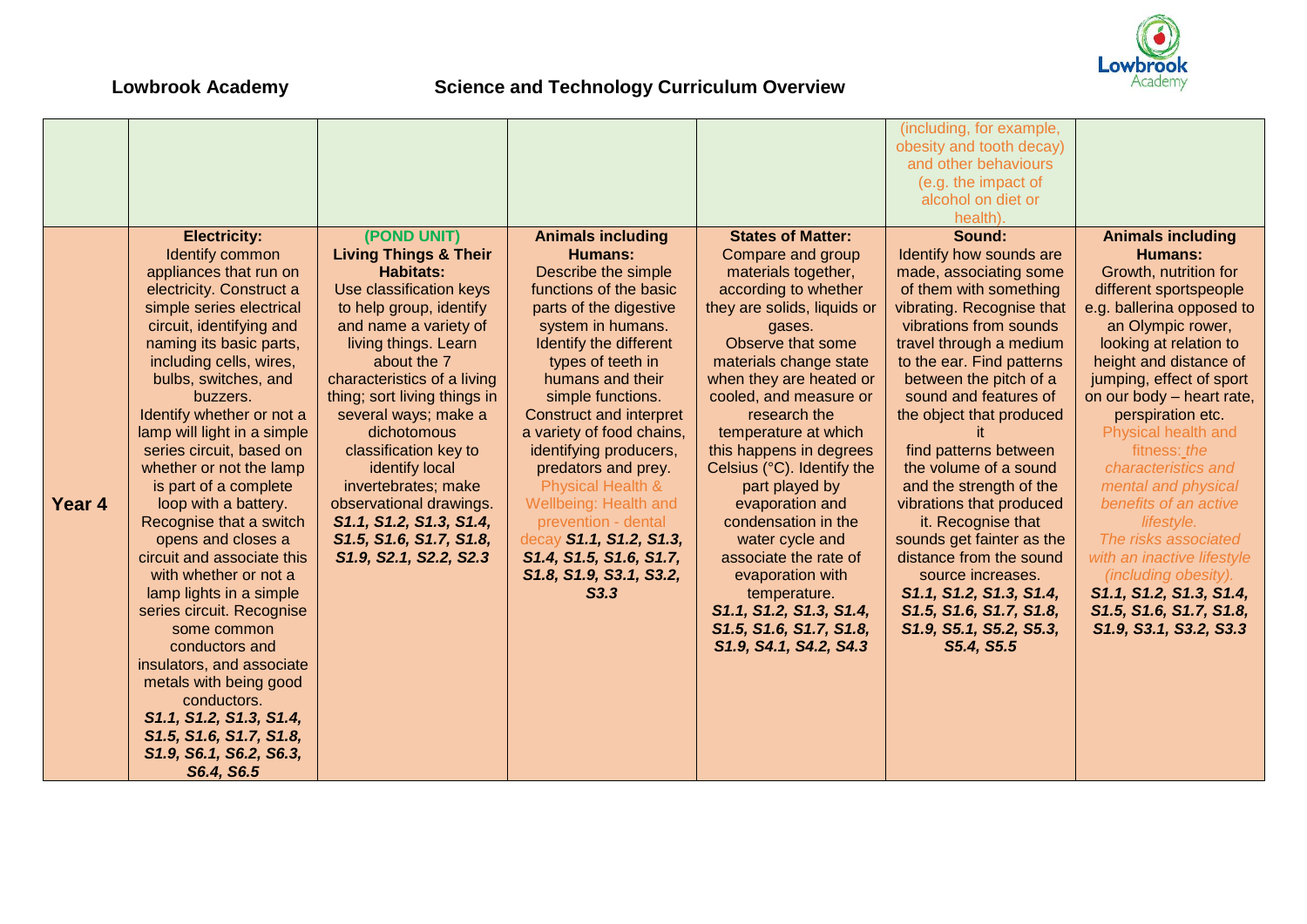

| Theme week tech              | Technology: Building a   | Food Tech:                | Food Tech: Making a       | Technology: Making ear       | <b>Technology: Textiles</b>   |
|------------------------------|--------------------------|---------------------------|---------------------------|------------------------------|-------------------------------|
| challenge: paper             | Bridge (strength,        | <b>Tudor biscuits</b>     | sandwich using salad      | defenders                    | Design a team badge,          |
| aeroplane (value of          | freestanding structures) | Understand and apply      | leaves planted            | Use research and             | use fabrics, sequins,         |
| money & distance)            | Use research and         | the principles of a       | Understand and apply      | develop design criteria      | beads, buttons., different    |
| Technology: A motorised      | develop design criteria  | healthy and varied diet.  | the principles of a       | to inform the design of      | stitches                      |
| car                          | to inform the design of  | Prepare and cook a        | healthy and varied diet.  | innovative, functional,      | <b>Silhouette Cameo</b>       |
| frame structure, using       | innovative, functional,  | variety of predominantly  | Prepare and cook a        | appealing products that      | <b>Printer and Silhouette</b> |
| glue gun, Tenon saw,         | appealing products that  | savoury dishes using a    | variety of predominantly  | are fit for purpose,         | Studio to create a t-shirt    |
| axles, cam belt, simple      | are fit for purpose,     | range of cooking          | savoury dishes using a    | aimed at individuals or      | transfer                      |
| electrical circuit           | aimed at individuals or  | techniques. Understand    | range of cooking          | groups. Select from and      | Generate, develop,            |
| Scientist Study of:          | groups. Select from and  | seasonality and know      | techniques. Understand    | use a wider range of         | model, and                    |
| <b>Stephen Hawking &amp;</b> | use a wider range of     | where and how a variety   | seasonality and know      | materials and                | communicate their ideas       |
| <b>Helen Sharman</b>         | tools and equipment to   | of ingredients are grown, | where and how a variety   | components, including        | through discussion,           |
| D1.1, D1.2, D2.1, D2.2,      | perform practical tasks  | reared, caught, and       | of ingredients are grown, | construction materials,      | annotated sketches,           |
| D3.2, D3.3, D4.1, D4.2,      | [for example, cutting,   | processed.                | reared, caught, and       | textiles, and ingredients,   | cross-sectional and           |
| D4.3                         | shaping, joining, and    | D1.1, D1.2, D2.1, D2.2,   | processed.                | according to their           | exploded diagrams,            |
|                              | finishing], accurately.  | D3.1, D3.2, D4.1, D4.2,   | D1.1, D1.2, D2.1, D2.2,   | functional properties and    | prototypes, pattern           |
|                              | Apply their              | D4.3, C1, C2, C3          | D3.2, D4.1, C1, C2, C3    | aesthetic qualities.         | pieces and computer-          |
|                              | understanding of how to  |                           |                           | Investigate and analyse      | aided design. Select          |
|                              | strengthen, stiffen and  |                           |                           | a range of existing          | from and use a wider          |
|                              | reinforce more complex   |                           |                           | products.                    | range of materials and        |
|                              | structures.              |                           |                           | <b>Inventor Study of:</b>    | components, including         |
|                              |                          |                           |                           | <b>Alexander Graham Bell</b> | construction materials,       |
|                              |                          |                           |                           | (Invention of The            | textiles, and ingredients,    |
|                              |                          |                           |                           | Telephone)                   | according to their            |
|                              |                          |                           |                           | D1.1, D1.2, D2.1, D2.2,      | functional properties and     |
|                              |                          |                           |                           | D3.1, D3.2, D3.3, D4.1       | aesthetic qualities.          |
|                              |                          |                           |                           | <b>Food Tech: Stuffed</b>    | evaluate their ideas and      |
|                              |                          |                           |                           | Vegetables                   | products against their        |
|                              |                          |                           |                           | Understand and apply         | own design criteria and       |
|                              |                          |                           |                           | the principles of a          | consider the views of         |
|                              |                          |                           |                           | healthy and varied diet.     | others to improve their       |
|                              |                          |                           |                           | Prepare and cook a           | work.                         |
|                              |                          |                           |                           | variety of predominantly     | D1.1, D1.2, D2.1, D2.2,       |
|                              |                          |                           |                           | savoury dishes using a       | D3.1, D3.2, D3.3              |
|                              |                          |                           |                           | range of cooking             |                               |
|                              |                          |                           |                           | techniques. Understand       |                               |
|                              |                          |                           |                           | seasonality and know         |                               |
|                              |                          |                           |                           | where and how a variety      |                               |
|                              |                          |                           |                           | of ingredients are grown,    |                               |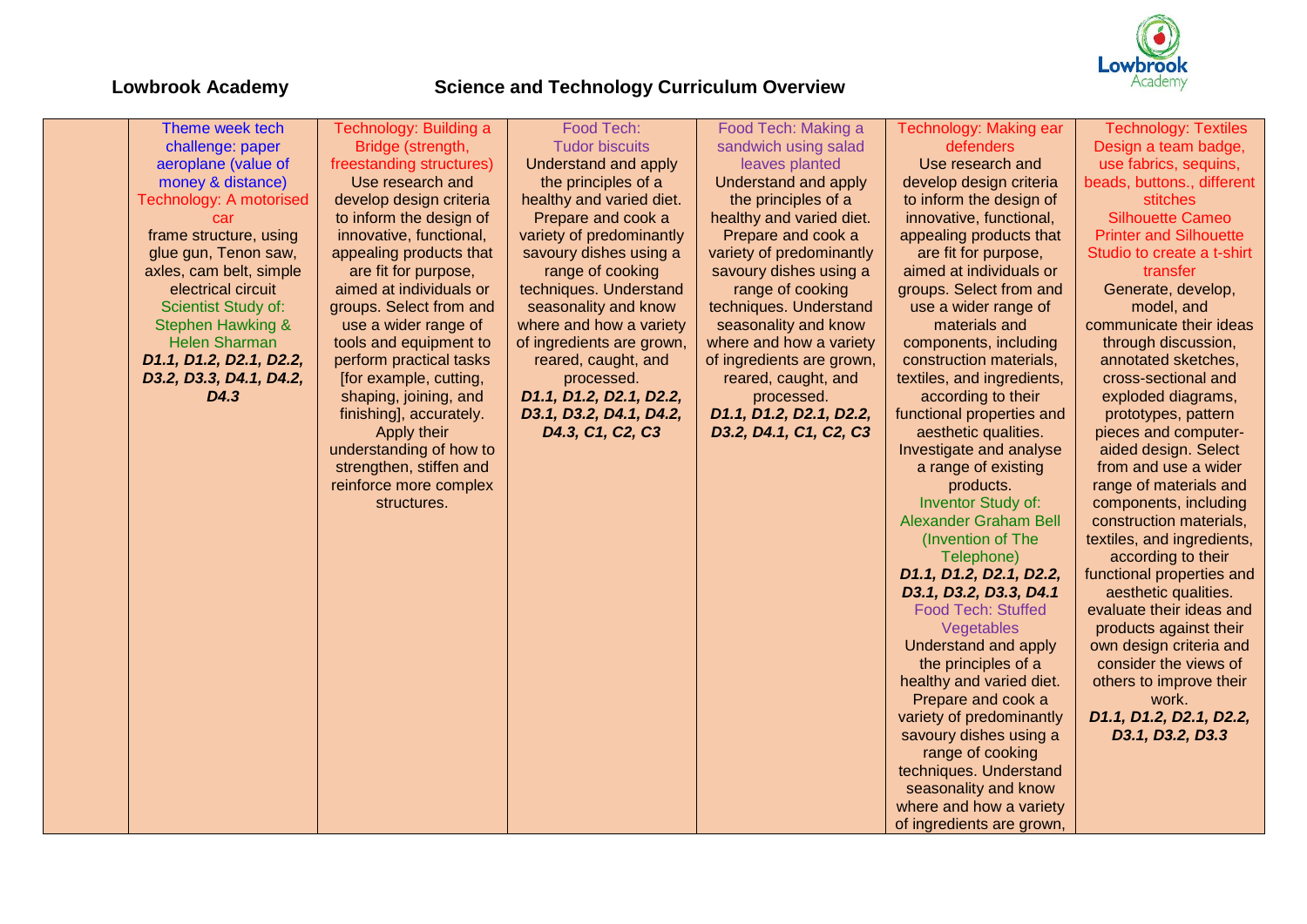

|                   |                                |                              |                              |                            | reared, caught, and          |                              |
|-------------------|--------------------------------|------------------------------|------------------------------|----------------------------|------------------------------|------------------------------|
|                   |                                |                              |                              |                            | processed.                   |                              |
|                   |                                |                              |                              |                            | <b>Physical Health &amp;</b> |                              |
|                   |                                |                              |                              |                            | <b>Wellbeing: Healthy</b>    |                              |
|                   |                                |                              |                              |                            | Eating - healthy diet,       |                              |
|                   |                                |                              |                              |                            | principles of planning       |                              |
|                   |                                |                              |                              |                            | and preparing a range of     |                              |
|                   |                                |                              |                              |                            | healthy meals,               |                              |
|                   |                                |                              |                              |                            | characteristics of poor      |                              |
|                   |                                |                              |                              |                            | diet C1, C2, C3              |                              |
|                   | (POND UNIT)                    | <b>Earth and Space:</b>      | Forces:                      | <b>Changing Materials:</b> | <b>Properties of</b>         | <b>Animals Including</b>     |
|                   | <b>Living Things and their</b> | Describe the movement        | Explain that unsupported     | Compare and group          | materials:                   | Humans:                      |
|                   | <b>Habitats:</b>               | and properties of the        | objects fall towards the     | together everyday          | Compare and group            | Describe the changes as      |
|                   | Describe the differences       | Earth, and other planets,    | Earth because of the         | materials based on their   | together everyday            | humans develop to old        |
|                   | in the life cycles of a        | relative to the Sun in the   | force of gravity acting      | properties, including      | materials on the basis of    | age                          |
|                   | mammal, an amphibian,          | solar system. Describe       | between the Earth and        | their solubility and       | their properties,            | <b>Physical Health &amp;</b> |
|                   | an insect, and a bird.         | the movement of the          | the falling object. Identify | response to magnets.       | including their hardness,    | Wellbeing: Health and        |
|                   | Describe the life process      | Moon relative to the         | the effects of air           | Know that some             | transparency, and            | prevention -allergies,       |
|                   | of reproduction in some        | Earth. Describe the Sun,     | resistance, water            | materials will dissolve in | conductivity (electrical     | immunisation and             |
|                   | plants (strawberry,            | Earth and Moon as            | resistance and friction,     | liquid to form a solution  | and thermal). Give           | vaccination.                 |
|                   | potato, tulip) and             | approximately spherical      | that act between moving      | and describe how to        | reasons, based on            | <b>Health and Wellbeing:</b> |
|                   | animals (insects,              | bodies. Use the idea of      | surfaces. Look at            | recover a substance        | evidence from                | Changing adolescent          |
|                   | amphibians, reptile and        | the Earth's rotation to      | rotational forces.           | from a solution. Use       | comparative and fair         | body - changes 9-11          |
|                   | anatomy of a chicken's         | explain day and night        | Recognise that some          | knowledge of solids,       | tests, for the particular    | S1.1, S1.2, S1.3, S1.4,      |
|                   | egg).                          | and the apparent             | mechanisms, including        | liquids, and gases to      | uses of everyday             | S1.5, S1.6, S1.7, S1.8,      |
| Year <sub>5</sub> | S1.1, S1.2, S1.3, S1.4,        | movement of the sun          | levers, pulleys and          | decide how mixtures        | materials, including         | S1.9, S3.1                   |
|                   | S1.5, S1.6, S1.7, S1.8,        | across the sky.              | transmission of forces in    | might be separated,        | metals, wood and             |                              |
|                   | S1.9, S2.1, S2.2               | <b>Physical Health &amp;</b> | gears, allow a smaller       | including through          | plastic.                     |                              |
|                   |                                | Wellbeing: Health and        | force to have a greater      | filtering, sieving and     | S1.1, S1.2, S1.3, S1.4,      |                              |
|                   |                                | Prevention - Sun safety      | effect.                      | evaporating.               | S1.5, S1.6, S1.7, S1.8,      |                              |
|                   |                                | S1.1, S1.2, S1.3, S1.4,      | S1.1, S1.2, S1.3, S1.4,      | Demonstrate that           | S1.9, S4.1, S4.2, S4.3,      |                              |
|                   |                                | S1.5, S1.6, S1.7, S1.8,      | S1.5, S1.6, S1.7, S1.8,      | dissolving, mixing and     | S4.4, S4.5, S4.6             |                              |
|                   |                                | S1.9, S5.1, S5.2, S5.3,      | S1.9, S6.1, S6.2, S6.3       | changes of state are       |                              |                              |
|                   |                                | S5.4                         |                              | reversible changes.        |                              |                              |
|                   |                                |                              |                              | Explain that some          |                              |                              |
|                   |                                |                              |                              | changes result in the      |                              |                              |
|                   |                                |                              |                              | formation of new           |                              |                              |
|                   |                                |                              |                              | materials, and that this   |                              |                              |
|                   |                                |                              |                              | kind of change is not      |                              |                              |
|                   |                                |                              |                              | usually reversible,        |                              |                              |
|                   |                                |                              |                              |                            |                              |                              |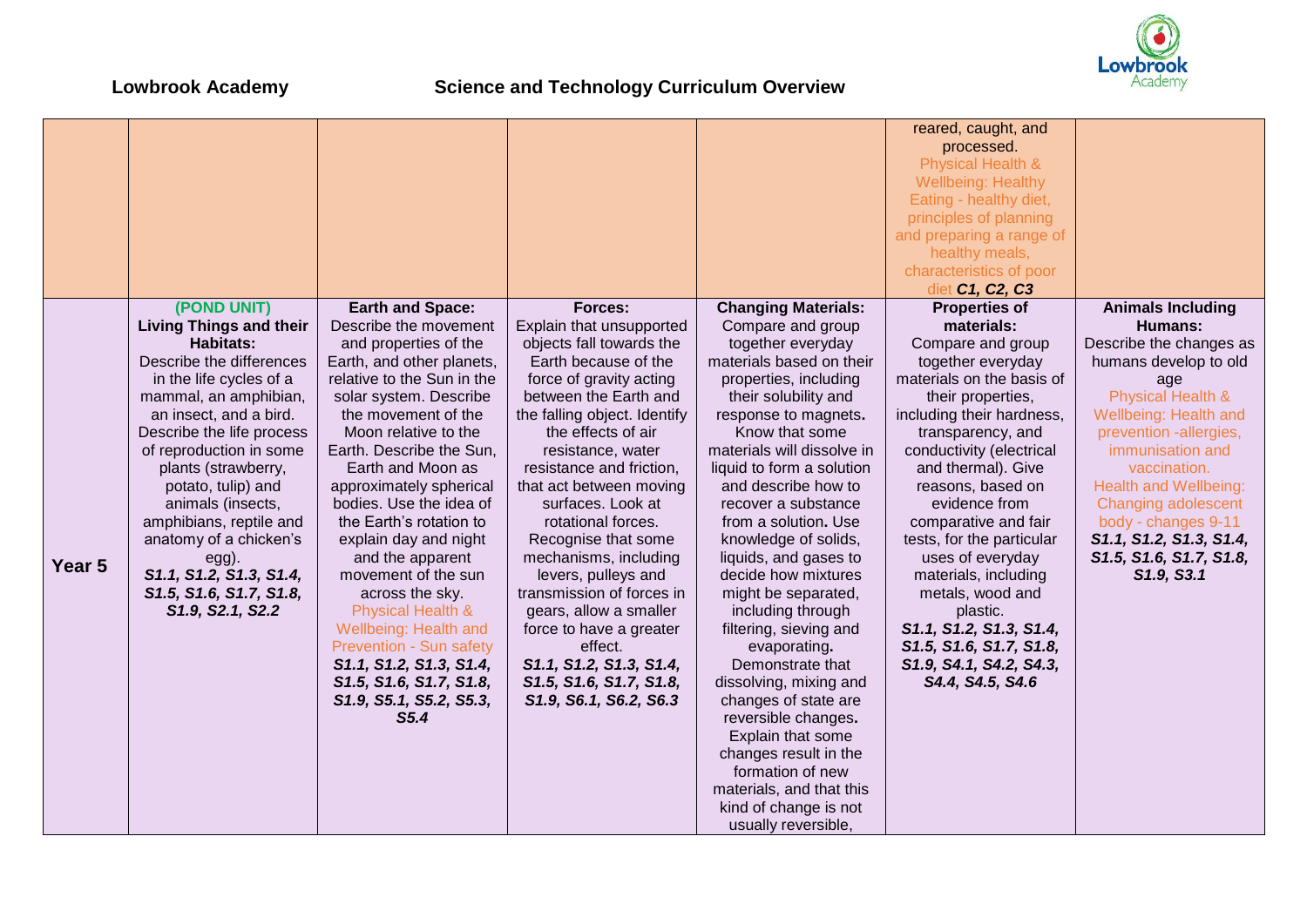

|                            |                           |                                | including changes         |                                 |                           |
|----------------------------|---------------------------|--------------------------------|---------------------------|---------------------------------|---------------------------|
|                            |                           |                                | associated with burning   |                                 |                           |
|                            |                           |                                | and the action of acid on |                                 |                           |
|                            |                           |                                | bicarbonate of soda       |                                 |                           |
|                            |                           |                                |                           |                                 |                           |
|                            |                           |                                | S1.1, S1.2, S1.3, S1.4,   |                                 |                           |
|                            |                           |                                | S1.5, S1.6, S1.7, S1.8,   |                                 |                           |
|                            |                           |                                | S1.9, S4.1, S4.2, S4.3,   |                                 |                           |
|                            |                           |                                | S4.4, S4.5, S4.6          |                                 |                           |
| Theme week tech            | <b>Technology: Design</b> | <b>Technology: Projects on</b> | Food Tech: Spanish        | <b>Food Tech: Chicken</b>       | <b>Technology: Making</b> |
| challenge: marble run      | <b>Sundials</b>           | a Page (Mechanical             | tortilla                  | <b>Tikka</b>                    | boxing ring. 3D printing  |
| (gravity & time)           | Use research and          | systems - pulleys or           | Understand and apply      | Understand and apply            | Use research and          |
| <b>Technology: Moving</b>  | develop design criteria   | gears)                         | the principles of a       | the principles of a             | develop design criteria   |
| Toys cams and pulleys,     | to inform the design of   | Making moving toys.            | healthy and varied diet.  | healthy and varied diet.        | to inform the design of   |
| using glue gun, Tenon      | innovative, functional,   | Develop a simple design        | Prepare and cook a        | Prepare and cook a              | innovative, functional,   |
| saw for cutting, joining,  | appealing products that   | specification to guide         | variety of predominantly  | variety of predominantly        | appealing products that   |
| cutting with scissors      | are fit for purpose,      | their thinking. Produce        | savoury dishes using a    | savoury dishes using a          | are fit for purpose,      |
| Scientist Study of:        | aimed at individuals or   | detailed lists of tools,       | range of cooking          | range of cooking                | aimed at individuals or   |
| Marianne North & Sir       | groups. Understand how    | equipment, and                 | techniques. Understand    | techniques. Understand          | groups. Understand how    |
| <b>Isaac Newton</b>        | key events and            | materials. Formulate           | seasonality and know      | seasonality and know            | key events and            |
| D1.1, D1.2, D2.1, D2.2,    | individuals in design and | step-by-step plans and,        | where and how a variety   | where and how a variety         | individuals in design and |
| D3.1, D3.2, D4.1, D4.2     | technology have helped    | if appropriate, allocate       | of ingredients are grown, | of ingredients are grown,       | technology have helped    |
| <b>Food Tech: Cracking</b> | shape the world. Apply    | tasks within a team. Test      | reared, caught, and       | reared, caught, and             | shape the world. Apply    |
| potato cake                | their understanding of    | products with intended         | processed.                | processed.                      | their understanding of    |
| Prepare and cook a         | how to strengthen,        | user and critically            | D3.3, C1, C2, C3          | D1.1, D1.2, D2.1, D2.2,         | how to strengthen,        |
| variety of predominantly   | stiffen and reinforce     | evaluate the quality of        |                           | D3.2, D4.1, D4.2, C1,           | stiffen and reinforce     |
| savoury dishes using a     | more complex              | the design, manufacture,       |                           | C <sub>2</sub> , C <sub>3</sub> | more complex              |
| range of cooking           | structures.               | functionality, and fitness     |                           |                                 | structures.               |
| techniques. Understand     | <b>Inventor Study of:</b> | for purpose. Understand        |                           |                                 | D1.1, D1.2, D2.1, D2.2,   |
| seasonality and know       | Galileo Galilei (study of | how gears and pulleys          |                           |                                 | D3.2, D4.1, D4.2          |
| where and how a variety    | the sky with telescope)   | can be used to speed           |                           |                                 |                           |
| of ingredients are grown,  | D1.1, D1.2, D2.1, D2.2,   | up, slow down or change        |                           |                                 |                           |
| reared, caught, and        | D3.2, D4.1, D4.2          | the direction of               |                           |                                 |                           |
| processed.                 |                           | movement.                      |                           |                                 |                           |
| Healthy Eating: the        |                           | D1.1, D1.2, D2.1, D2.2,        |                           |                                 |                           |
| principles of planning     |                           | D3.2, D4.1, D4.2               |                           |                                 |                           |
| and preparing a range of   |                           |                                |                           |                                 |                           |
| healthy meals              |                           |                                |                           |                                 |                           |
| D1.1, D1.2, D2.1, D2.2,    |                           |                                |                           |                                 |                           |
| D3.1. D3.2, D4.1, D4.2,    |                           |                                |                           |                                 |                           |
| C1, C2, C3                 |                           |                                |                           |                                 |                           |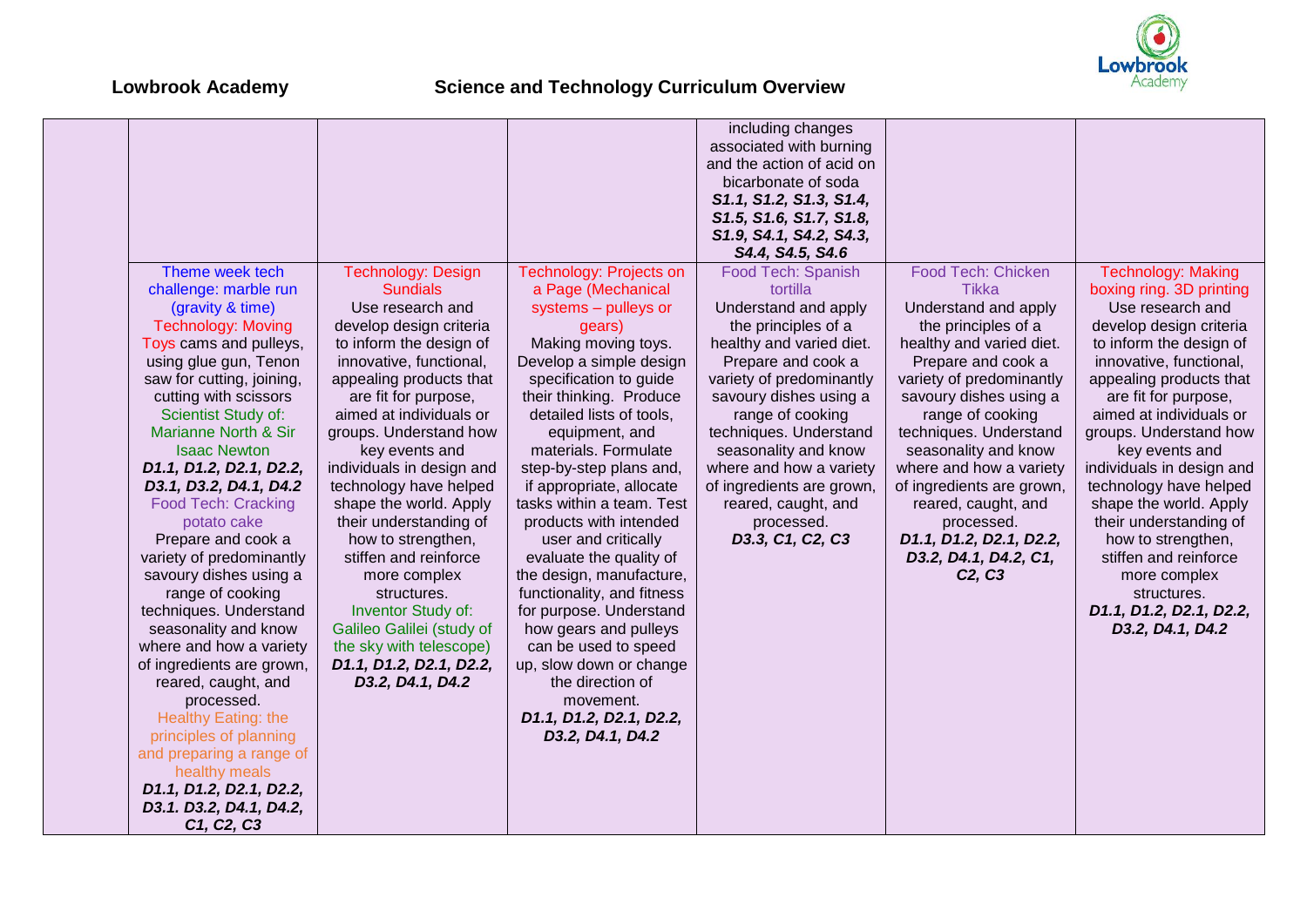

|                   | (POND UNIT)                    | <b>Animals Including</b>   | <b>Electricity:</b>        | Light:                      | <b>WeDo Lego:</b>         | <b>Animals Including</b>        |
|-------------------|--------------------------------|----------------------------|----------------------------|-----------------------------|---------------------------|---------------------------------|
|                   | <b>Living Things and their</b> | <b>Humans:</b>             | Associate the brightness   | Recognise that light        | Pulling                   | Humans:                         |
|                   | habitats:                      | Identify and name the      | of a lamp or the volume    | appears to travel in        | Investigating the effects | Recognise that living           |
|                   | Describe how living            | main parts of the human    | of a buzzer with the       | straight lines. Use the     | of balanced and           | things have changed             |
|                   | things are classified into     | circulatory system, and    | number and voltage of      | idea that light travels in  | unbalanced forces on      | over time and that fossils      |
|                   | broad groups according         | describe the functions of  | cells used in the circuit. | straight lines to explain   | the movement of an        | provide information             |
|                   | to common observable           | the heart, blood vessels   | Compare and give           | that objects are seen       | object.                   | about living things that        |
|                   | characteristics and            | and blood. Recognise       | reasons for variations in  | because they give out or    | Speed                     | inhabited the Earth             |
|                   | based on similarities and      | the impact of diet,        | how components             | reflect light into the eye. | investigating the factors | millions of years ago.          |
|                   | differences, including         | exercise, drugs and        | function, including the    | Explain that we see         | that make a car go faster | Recognise that living           |
|                   | microorganisms, plants         | lifestyle on the way their | brightness of bulbs, the   | things because light        | and predicting future     | things produce offspring        |
|                   | and animals. Give              | body's function.           | loudness of buzzers and    | travels from light sources  | motion.                   | of the same kind, but           |
|                   | reasons for classifying        | Describe the ways in       | the on/off position of     | to our eyes or from light   | Sort to recycle           | normally offspring vary         |
|                   | plants and animals             | which nutrients and        | switches. Use              | sources to objects and      | Design a device that      | and are not identical to        |
|                   | based on specific              | water are transported      | recognised symbols         | then to our eyes. Use       | sorts objects using their | their parents. Identify         |
|                   | characteristics.               | within animals, including  | when representing a        | the idea that light travels | physical properties,      | how animals and plants          |
|                   | S1.1, S1.2, S1.3, S1.4,        | humans.                    | simple circuit in a        | in straight lines to        | including shape and       | are adapted to suit their       |
|                   | S1.5, S1.6, S1.7, S1.8,        | Health and prevention:     | diagram.                   | explain why shadows         | size.                     | environment in different        |
| Year <sub>6</sub> | S1.9, S2.1, S2.2               | The importance of          | S1.1, S1.2, S1.3, S1.4,    | have the same shape as      | S1.1, S1.5, S1.6, S1.7,   | ways and that                   |
|                   |                                | sufficient good quality    | S1.5, S1.6, S1.7, S1.8,    | the objects that cast       | S1.8, S1.9                | adaptation may lead to          |
|                   |                                | sleep for good health      | S1.9, S6.1, S6.2, S6.3     | them.                       |                           | evolution.                      |
|                   |                                | and that a lack of sleep   |                            | S1.1, S1.2, S1.3, S1.4,     |                           | Being safe: Appropriate         |
|                   |                                | can affect weight, mood    |                            | S1.5, S1.6, S1.7, S1.8,     |                           | touch                           |
|                   |                                | and ability to learn.      |                            | S1.9, S5.1, S5.2, S5.3,     |                           | <b>Health &amp; Prevention:</b> |
|                   |                                | The facts and science      |                            | S5.4                        |                           | About personal hygiene          |
|                   |                                | relating, to allergies     |                            |                             |                           | and germs including             |
|                   |                                | immunisation and           |                            |                             |                           | bacteria, viruses, how          |
|                   |                                | vaccination.               |                            |                             |                           | they are spread and             |
|                   |                                | S1.1, S1.2, S1.3, S1.4,    |                            |                             |                           | treated, and the                |
|                   |                                | S1.5, S1.6, S1.7, S1.8,    |                            |                             |                           | importance of                   |
|                   |                                | S1.9, S3.1, S3.2, S3.3     |                            |                             |                           | handwashing                     |
|                   |                                |                            |                            |                             |                           | <b>Health and Wellbeing:</b>    |
|                   |                                |                            |                            |                             |                           | Changing adolescent             |
|                   |                                |                            |                            |                             |                           | body - changes 9-11,            |
|                   |                                |                            |                            |                             |                           | menstrual cycle                 |
|                   |                                |                            |                            |                             |                           | S1.1, S1.2, S1.3, S1.4,         |
|                   |                                |                            |                            |                             |                           | S1.5, S1.6, S1.7, S1.8,         |
|                   |                                |                            |                            |                             |                           | S1.9, S4.1, S4.2, S4.3          |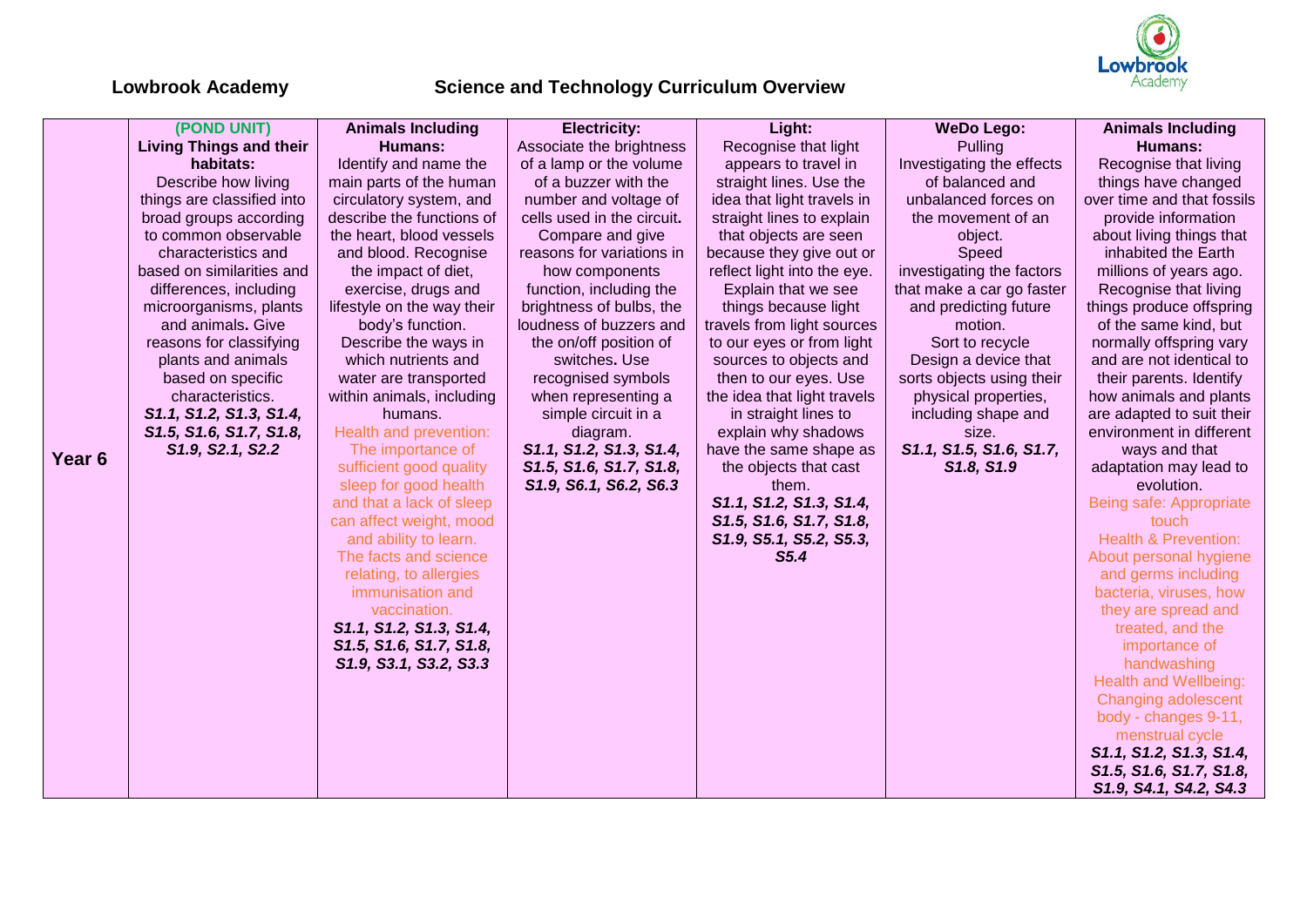

| Theme week tech               | Technology: Making own       | Technology: Making an     | Food Tech: Making         | <b>Technology: WeDo Lego</b> | <b>Food Tech: Making</b>  |
|-------------------------------|------------------------------|---------------------------|---------------------------|------------------------------|---------------------------|
| challenge: boats              | template for biscuits        | electric powered car      | bread, linked to methods  | (pulleys, levers, cams,      | pizza (fresh tomato       |
|                               | Generate, develop,           | using a Crumble Board     | used across the world     | WeDo control to solve        | sauce using home-         |
| (floating & weight)           |                              |                           |                           |                              |                           |
| <b>Technology: Fairground</b> | model, and                   | and Crumble software to   | (including yeast)         | real life problems)          | grown tomatoes and a      |
| rides                         | communicate their ideas      | program)                  | Understand and apply      | Use research and             | homemade scone base)      |
| simple electrical circuits,   | through discussion,          | Use research and          | the principles of a       | develop design criteria      | Understand and apply      |
| cam belts, pulleys, glue      | annotated sketches,          | develop design criteria   | healthy and varied diet.  | to inform the design of      | the principles of a       |
| guns, Tenon saw,              | cross-sectional and          | to inform the design of   | Prepare and cook a        | innovative, functional,      | healthy and varied diet.  |
| joining, strengthening        | exploded diagrams,           | innovative, functional,   | variety of predominantly  | appealing products that      | Prepare and cook a        |
| Scientist Study of: Marie     | prototypes, pattern          | appealing products that   | savoury dishes using a    | are fit for purpose,         | variety of predominantly  |
| <b>Curie &amp; Alessandro</b> | pieces and computer-         | are fit for purpose,      | range of cooking          | aimed at individuals or      | savoury dishes using a    |
| Volta                         | aided design. Investigate    | aimed at individuals or   | techniques. Understand    | groups. Evaluate their       | range of cooking          |
| D1.1, D1.2, D2.1, D2.2,       | and analyse a range of       | groups. Select from and   | seasonality and know      | ideas and products           | techniques. Understand    |
| D3.1, D3.2, D3.3, D4.1,       | existing products.           | use a wider range of      | where and how a variety   | against their own design     | seasonality and know      |
| D4.2, D4.3                    | Evaluate their ideas and     | tools and equipment to    | of ingredients are grown, | criteria and consider the    | where and how a variety   |
|                               | products against their       | perform practical tasks   | reared, caught and        | views of others to           | of ingredients are grown, |
|                               | own design criteria and      | [for example, cutting,    | processed.                | improve their work.          | reared, caught and        |
|                               | consider the views of        | shaping, joining, and     | Inventor Study of: Bill   | Apply their                  | processed.                |
|                               | others to improve their      | finishing], accurately.   | Gates (Invention of the   | understanding of             | Healthy Eating: the       |
|                               | work.                        | Understand and use        | computer)                 | computing to program,        | principles of planning    |
|                               | <b>Food Tech: Christmas</b>  | electrical systems in     | Health and prevention:    | monitor and control their    | and preparing a range of  |
|                               | biscuits                     | their products [for       | about personal hygiene    | products.                    | healthy meals             |
|                               | Understand and apply         | example, series circuits  | and germs including       | D1.1, D1.2, D3.2, D3.3,      | D2.2, D3.2, C1, C2, C3    |
|                               | the principles of a          | incorporating switches,   | bacteria, viruses, how    | D <sub>4.4</sub>             |                           |
|                               | healthy and varied diet.     | bulbs, buzzers, and       | they are spread and       |                              |                           |
|                               | Prepare and cook a           | motors]. Apply their      | treated, and the          |                              |                           |
|                               | variety of predominantly     | understanding of          | importance of             |                              |                           |
|                               | savoury dishes using a       | computing to program,     | handwashing               |                              |                           |
|                               | range of cooking             | monitor and control their | D2.2, D3.3, C1, C2, C3    |                              |                           |
|                               | techniques. Understand       | products.                 |                           |                              |                           |
|                               | seasonality and know         | D1.1, D1.2, D2.1, D2.2,   |                           |                              |                           |
|                               | where and how a variety      | D3.1, D3.2, D3.3, D4.1,   |                           |                              |                           |
|                               | of ingredients are grown,    | D4.2, D4.3, D4.4          |                           |                              |                           |
|                               | reared, caught and           |                           |                           |                              |                           |
|                               | processed.                   |                           |                           |                              |                           |
|                               | <b>Physical Health &amp;</b> |                           |                           |                              |                           |
|                               | <b>Wellbeing: Healthy</b>    |                           |                           |                              |                           |
|                               | Eating - healthy diet,       |                           |                           |                              |                           |
|                               | principles of planning       |                           |                           |                              |                           |
|                               | and preparing a range of     |                           |                           |                              |                           |
|                               |                              |                           |                           |                              |                           |